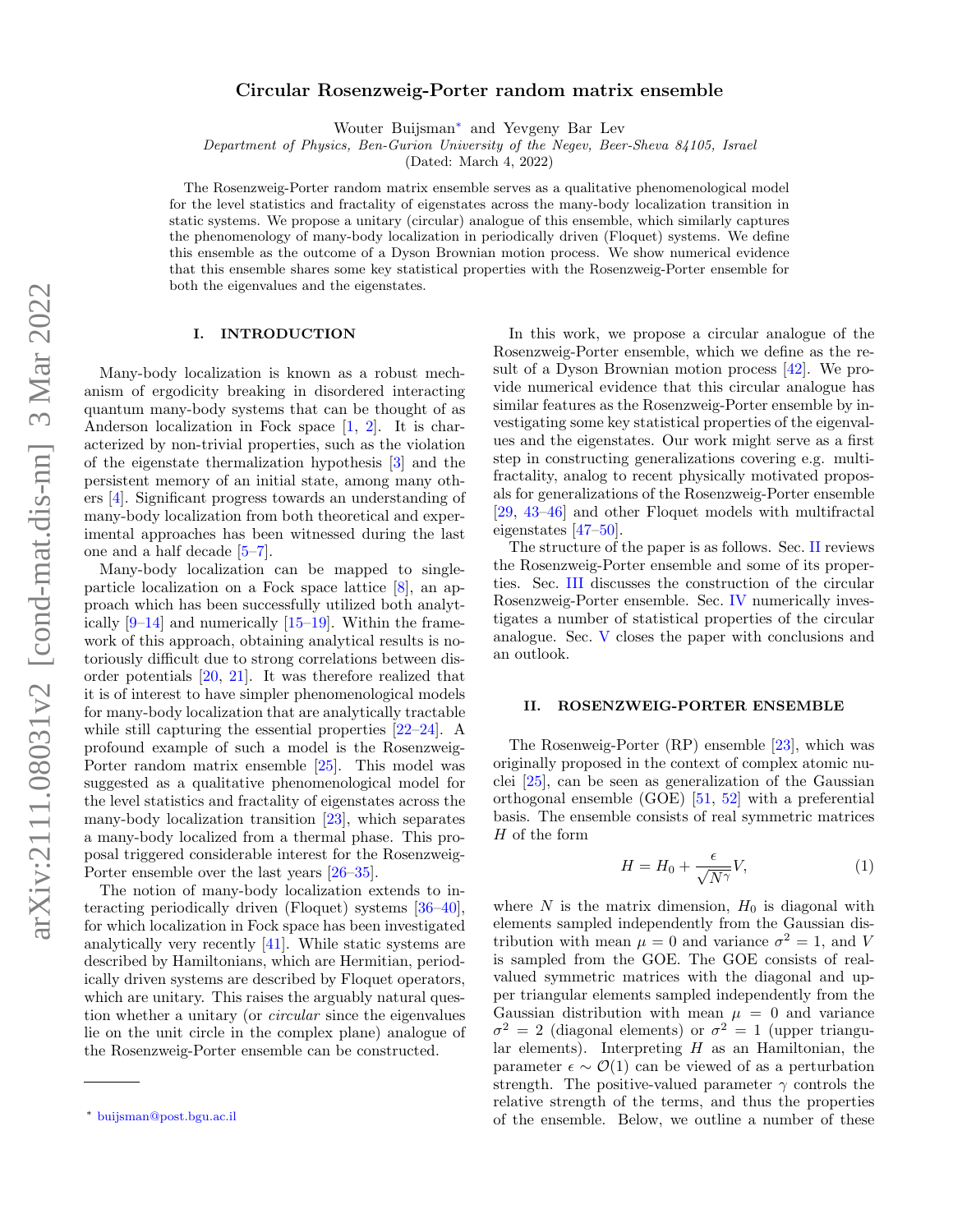properties, which we numerically explore for the circular analogue in Sec. [IV.](#page-2-0)

The statistics of spacings between consecutive energy levels provides a standard diagnostic for quantum chaos  $[3, 51]$  $[3, 51]$  $[3, 51]$ . In the large-N limit, level spacings of the RP ensemble obey Wigner-Dyson level statistics for  $\gamma < 2$ [\[53\]](#page-6-1), which are typically observed for chaotic quantum systems. For  $\gamma \geq 2$  and in the same limit, these statistics are Poissonian [\[53\]](#page-6-1), as typically observed for integrable (non-chaotic) systems. It is convenient to probe level spacing statistics by the average ratio of consecutive level spacings [\[54,](#page-6-2) [55\]](#page-6-3). Let  $E_n$  denote the eigenvalues of H sorted in ascending order, such that the spacings  $s_n$  of consecutive levels are given by  $s_n = E_{n+1} - E_n$ . The ratios  $r_n$  are defined as

<span id="page-1-4"></span>
$$
r_n = \min\left(\frac{s_{n+1}}{s_n}, \frac{s_n}{s_{n+1}}\right). \tag{2}
$$

On average, the ratios of consecutive level spacings acquire the values  $\bar{r} \approx 0.386$  for Poissonian and  $\bar{r} \approx 0.530$ for Wigner-Dyson (GOE) level statistics [\[55\]](#page-6-3).

Next, we consider eigenstates of  $H$  taken from the middle of the spectrum. We focus on the basis in which  $H_0$  is diagonal. We denote eigenstates of  $H$  and  $H_0$  by respectively  $|\psi_n\rangle$  and  $|n\rangle$ . Localization of an eigenstate  $|\psi_n\rangle$ can be quantified by the inverse participation ratios

$$
\text{IPR}_q = \sum_m |\langle m|\psi_n\rangle|^{2q} \tag{3}
$$

with  $q > 1/2$ . Asymptotically in N, the inverse participation ratios scale as  $N^{-(q-1)D_q}$ , where  $D_q$  is known as the fractal dimension with parameter  $q$  [\[30\]](#page-5-21). Eigenstates of the RP ensemble are characterized by  $D_q = 1$ for  $\gamma \leq 1$ , indicating that these are spread out over a finite fraction of the Hilbert space as IPR<sub>2</sub>  $\sim N^{-1}$ . For  $1 < \gamma < 2$ , the eigenstates are fractal with  $D_q = 2 - \gamma$ . As  $D_q$  does not depend on  $q$ , the eigenstates are fractal but not multifractal. For  $\gamma \geq 2$ , the eigenstates are characterized by  $D_q = 0$ , which reflects that these eigenstates have significant overlap with only  $\mathcal{O}(1)$  basis states [\[23\]](#page-5-8).

Eigenstates of the RP ensemble obey Breit-Wigner statistics [\[30\]](#page-5-21), which are expected to apply rather generically to quantum many-body systems [\[56–](#page-6-4)[59\]](#page-6-5). In the large-N limit, it follows that

<span id="page-1-1"></span>
$$
\overline{\left|\langle m|\psi_n\rangle\right|^2} \sim \frac{1}{\left(E_n - E_m^{(0)}\right)^2 + \Gamma^2(E_n)},\tag{4}
$$

where the bar denotes an average over V in Eq.  $(1)$ ,  $E_n$ is the eigenvalue corresponding to the eigenstate  $|\psi_n\rangle$ ,  $E_n^{(0)} = (H_0)_{nn}$ , and the so-called spreading width  $\Gamma(E_n)$ is obtained through Fermi's golden rule as

$$
\Gamma(E_n) = \frac{\pi \epsilon^2}{N^{\gamma}} \rho(E_n), \tag{5}
$$

where  $\rho(E_n) = \sum_i \delta(E_n - E_i)$  is the density of states in the vicinity of the eigenvalue  $E_n$ . Eq. [\(4\)](#page-1-1) describes

what is known as the shape of the eigenstates [\[59\]](#page-6-5). For  $1 < \gamma < 2$ , the spreading width gives the width of the socalled mini-band [\[23,](#page-5-8) [31,](#page-5-22) [60\]](#page-6-6). In this energy window, the eigenstate amplitudes  $|\langle \psi_n|m\rangle|^2$  are on average of order  $N^{-D_2}$  (where  $D_2$  is the fractal dimension  $D_q$  for  $q=2$ ), which is much larger than the value  $N^{-1}$  obtained when averaging over all basis states.

#### <span id="page-1-0"></span>III. CIRCULAR ANALOGUE

In this Section, we propose a unitary analogue of the RP ensemble, which we refer to as the circular RP (CRP) ensemble. The starting point of our construction is the observation made in Ref. [\[26\]](#page-5-9) that the RP ensemble can be seen as the outcome of a finite-time stochastic process for the matrix elements, referred to as a Dyson Brownian motion process [\[42\]](#page-5-14). Let  $M(t)$  denote a time-dependent, real symmetric matrix of dimension N, which evolves stochastically according to

$$
dM(t) = \sqrt{dt}X,\t\t(6)
$$

<span id="page-1-5"></span>where  $dM(t) = M(t+dt) - M(t)$  and X is a GOE matrix sampled independently at each infinitesimal time step dt. For the initial condition  $M(0) = H_0$  with  $H_0$  as given in Eq. [\(1\)](#page-0-2), one finds  $M(t) = H_0 + \sqrt{t}V$ , where V is a sample from the GOE. From the solution  $M(t)$  is it clear that the RP ensemble results at  $t = \epsilon^2/N^{\gamma}$ . The GOE is invariant under transformations of the basis [\[51,](#page-5-20) [52\]](#page-6-0). Using this, for an infinitesimaly small time difference  $dt$ one can obtain stochastic equations for the eigenvalues  $E_n(t)$  of  $M(t)$  perturbatively as

<span id="page-1-3"></span>
$$
dE_n(t) = \sqrt{dt}X_{nn} + dt \sum_{m \neq n} \frac{(X_{nm})^2}{E_n(t) - E_m(t)},
$$
 (7)

and the stochastic equations for the corresponding eigenstates  $|\psi_n\rangle$  as

$$
d|\psi_n(t)\rangle = \sqrt{dt} \sum_{m \neq n} \frac{X_{mn}}{E_n(t) - E_m(t)} |\psi_m(t)\rangle
$$

$$
- \frac{dt}{2} \sum_{m \neq n} \frac{(X_{mn})^2}{[E_n(t) - E_m(t)]^2} |\psi_n(t)\rangle,
$$
(8)

where the increments are given by  $dE_n(t) = E_n(t+dt)$  –  $E_n(t)$  and  $d|\psi_n(t)\rangle = |\psi_n(t+dt)\rangle - |\psi_n(t)\rangle$ . In the literature, the stochastic evolution of the eigenstates is known as the eigenvector moment flow [\[61,](#page-6-7) [62\]](#page-6-8).

<span id="page-1-6"></span>To construct a circular ensemble, we follow an ap-proach introduced by Dyson [\[42\]](#page-5-14). We introduce  $S(t)$ , which is a time-dependent symmetric unitary matrix of dimension N with eigenvalues  $e^{i\theta_n(t)}$ . Such a matrix can be interpreted as the Floquet operator of a periodically driven system obeying time-reversal symmetry. The matrix evolves stochastically according to

<span id="page-1-2"></span>
$$
dS(t) = i\sqrt{dt}U^{T}(t)XU(t),
$$
\n(9)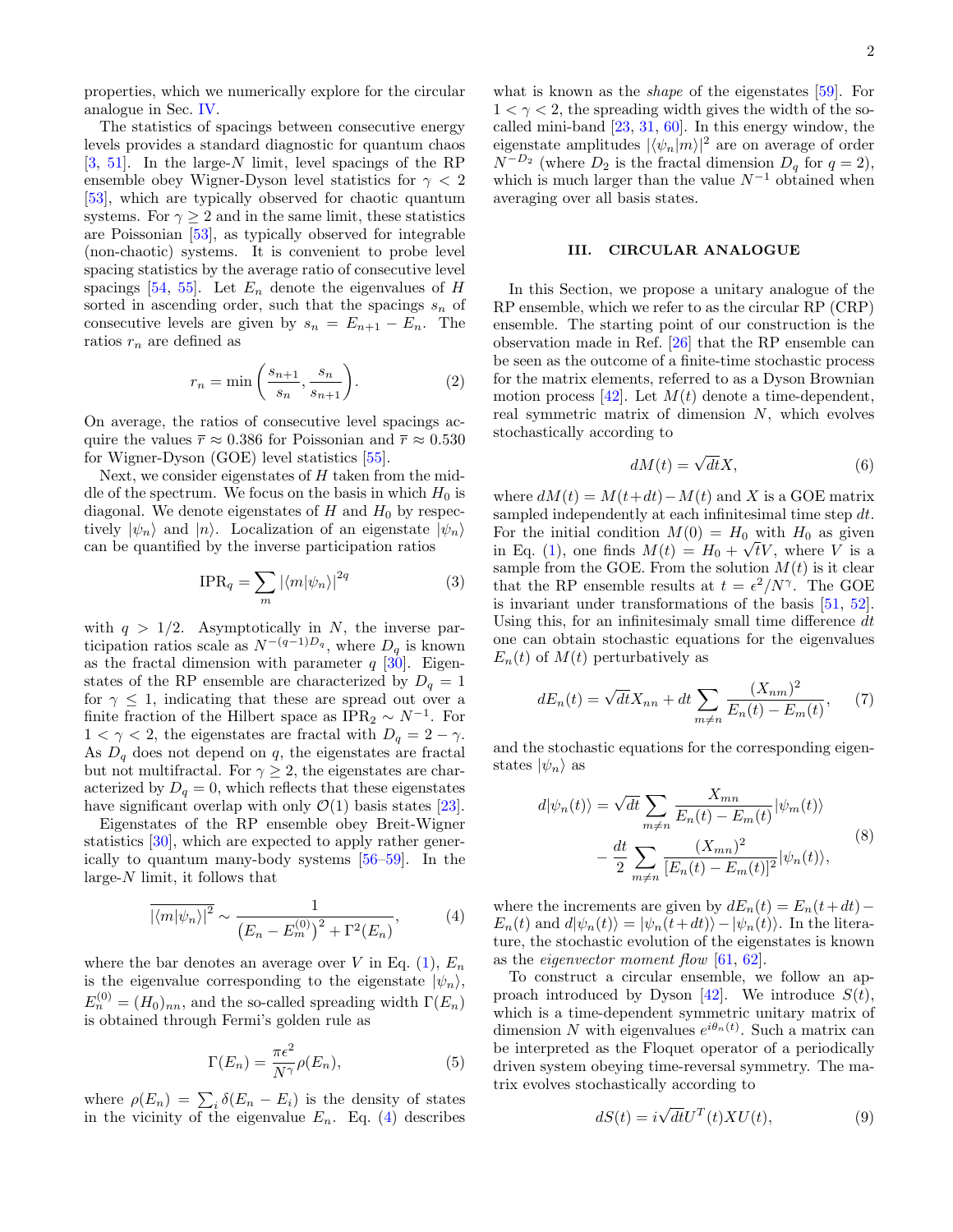where  $dS(t) = S(t + dt) - S(t)$ , and  $U(t)$  is a unitary matrix defined via the decomposition  $S(t) = U<sup>T</sup>(t)U(t)$ . The decomposition is defined up to transformations  $U \rightarrow$  $OU$  for real orthogonal matrices  $O[63]$  $O[63]$ , which can be absorbed in  $X$  as the GOE is invariant under basis transformations. It is useful to take  $U^T = U$ , in which case  $U(t)$ becomes  $\sqrt{S(t)}$ . Eq. [\(9\)](#page-1-2) conserves the unitarity of  $S(t)$ only in the limit  $dt \rightarrow 0$ . Other, numerically equivalent methods which conserve unitarity of  $S(t)$  for any dt can be also used (see Sec. [IV\)](#page-2-0). We propose the CRP ensemble as the outcome of the stochastic process described by Eq. [\(9\)](#page-1-2) at  $t = \frac{\epsilon^2}{N^{\gamma}}$ . For the RP ensemble,  $M(0)$  is diagonal with uncorrelated elements. This motivates us to analogously take

<span id="page-2-2"></span>
$$
S(0) = \text{diag}\left(e^{i\theta_1(0)}, \dots, e^{i\theta_N(0)}\right) \tag{10}
$$

with the phases  $\theta_n(0)$  sampled independently from the uniform distribution ranging over  $[-\pi, \pi)$ . This nonunique choice respects the uniform density of states as observed generically for Floquet operators. The phases evolve according to a stochastic equation that can be obtained as

<span id="page-2-1"></span>
$$
d\theta_n(t) = \sqrt{dt}X_{nn} + dt \sum_{m \neq n} \frac{(X_{nm})^2}{2 \tan \frac{1}{2} [\theta_n(t) - \theta_m(t)]},
$$
 (11)

where  $d\theta_n(t) = \theta_n(t + dt) - \theta_n(t)$ .

Eqs.  $(7)$  and  $(11)$  are known to yield the same statistics in the middle of the spectrum and in the large- $N$ limit, provided that the densities of states of  $M(t)$  and  $S(t)$  are the same [\[64\]](#page-6-10). Heuristically, this can be understood by noticing that the summations are dominated by contributions from the few most nearby levels, which are of the order of the density of states,  $\rho(E_n) \sim N$ . While there are  $\mathcal{O}(N)$  additional terms in these summations, at the middle of the spectrum the contributions from levels  $E_m > E_n$  ( $\theta_m > \theta_n$ ) and  $E_m < E_n$  ( $\theta_m < \theta_n$ ) are respectively negative and positive, and therefore provide a contribution with an overall sub-leading magnitude of  $\mathcal{O}(\sqrt{N})$ . The density of states of  $S(t)$  can be made equal to those of  $M(t)$  by scaling the latter by  $1/\sqrt{2\pi}$ . We therefore expect the spectral statistics of the RP for a given  $\epsilon$  at the middle of the spectrum to match those of the CRP with  $\epsilon \to \epsilon/\sqrt{2\pi}$ . We remark that  $M(t)$  has a density of states that remains constant during the Brownian motion process for  $\gamma > 1$  [\[30\]](#page-5-21).

The eigenstates  $|\psi_n\rangle$  of  $S(t)$  associated with the eigenvalues  $e^{i\theta_n(t)}$  evolve stochastically according to

$$
d|\psi_n(t)\rangle = \sqrt{dt} \sum_{m \neq n} \frac{X_{mn}}{2 \tan \frac{1}{2} [\theta_n(t) - \theta_m(t)]} |\psi_m(t)\rangle
$$

$$
-\frac{dt}{2} \sum_{m \neq n} \frac{(X_{mn})^2}{4 \tan^2 \frac{1}{2} [\theta_n(t) - \theta_m(t)]} |\psi_n(t)\rangle,
$$
(12)

where again  $d|\psi_n(t)\rangle = |\psi_n(t + dt)\rangle - |\psi_n(t)\rangle$ . In line with the arguments for the eigenvalues, one might expect

that the RP and CRP have similar eigenstate statistics. We remark that no explicit construction for the matrices resulting from circular Dyson Brownian motion processes is known [\[64\]](#page-6-10). Moreover, we note that the CRP can not be constructed as  $S = e^{iH}$  for H sampled from the RP ensemble. Indeed, for example then the density of states of S would not be uniform.

### <span id="page-2-0"></span>IV. NUMERICAL EVALUATION

The results below are obtained through a numerical evaluation of Eq. [\(9\)](#page-1-2) up to  $t = \epsilon^2/N^{\gamma}$  using the algorithm described Ref. [\[52\]](#page-6-0) (Sec. 11.2.1). This algorithm utilizes a different and numerically equivalent expression for of the stochastic equations [\(9\)](#page-1-2), given by

$$
S(t+dt) = S(t)e^{i\sqrt{dt}X}.
$$
 (13)

This description has the computational advantages that no decomposition  $S = U<sup>T</sup>U$  has to be made, and that  $S(t)$  remains unitary even for finite dt. In the numerical evaluations, we average over at least  $10^6$  eigenvalues or eigenstates. We take  $\epsilon = 1$  and  $10^4$  time steps to reach  $t = \epsilon^2/N^{\gamma}$ . Empirically, this time step turns out to be small enough for convergence of the results. We have validated that our results are visibly indistinguishable from results obtained when taking the number of time steps half as large, and found that no qualitative differences can be observed when taking the number of time steps an order of magnitude smaller. The numerical evaluation of Eq. [\(9\)](#page-1-2) requires diagonalization or matrix-matrix multiplications in each step, making it is computationally expensive. We therefore restricted to matrix dimensions  $N \leq 1000$ , which still provide sufficient numerical evidence for the claims of this work.

We denote the eigenphases for samples from the CRP ensemble by  $\theta_n$ , which we label in ascending order  $(\theta_{n+1} \geq \theta_n)$ . First, we consider the average ratio of consecutive level spacings  $\bar{r}$ . The ratios  $r_n$  of consecutive level spacings are defined in Eq.  $(2)$ , with  $E_n$  replaced by the phases  $\theta_n$ . The upper panel of Fig. [1](#page-3-1) shows  $\bar{r}$  as a function of  $\gamma$  for several matrix dimensions. As discussed in Sec. [II,](#page-0-1) the RP ensemble is characterized by  $\bar{r} \approx 0.530$ for  $\gamma$  < 2 (Wigner-Dyson) and  $\bar{r} \approx 0.386$  (Poissonian) for  $\gamma > 2$  in the large-N limit, which is consistent with our results. The level statistics exhibit a phase transition with critical exponent  $\nu = 1$  from Wigner-Dyson to Poissonian at  $\gamma = \gamma_c = 2$ . For the RP ensemble, a scaling collapse of  $\bar{r}$  as a function of  $(\gamma - \gamma_c) \ln(N)^{1/\nu}$  has been observed in Ref. [\[33\]](#page-5-23). The lower panel shows that this observation can be made as well for the CRP ensemble.

Next, we consider eigenstates of the CRP ensemble. We focus on the basis in which  $S(0)$  is diagonal. We denote eigenstates of S and  $S_0$  by respectively  $|\psi_n\rangle$  and  $|n\rangle$ , with the eigenvalue  $e^{i\theta_n}$  corresponding to  $|\psi_n\rangle$ . We first focus on the eigenstate inverse participation ratio  $IPR<sub>2</sub>$  as given in Eq. [\(3\)](#page-1-5). Asymptotically in N, the RP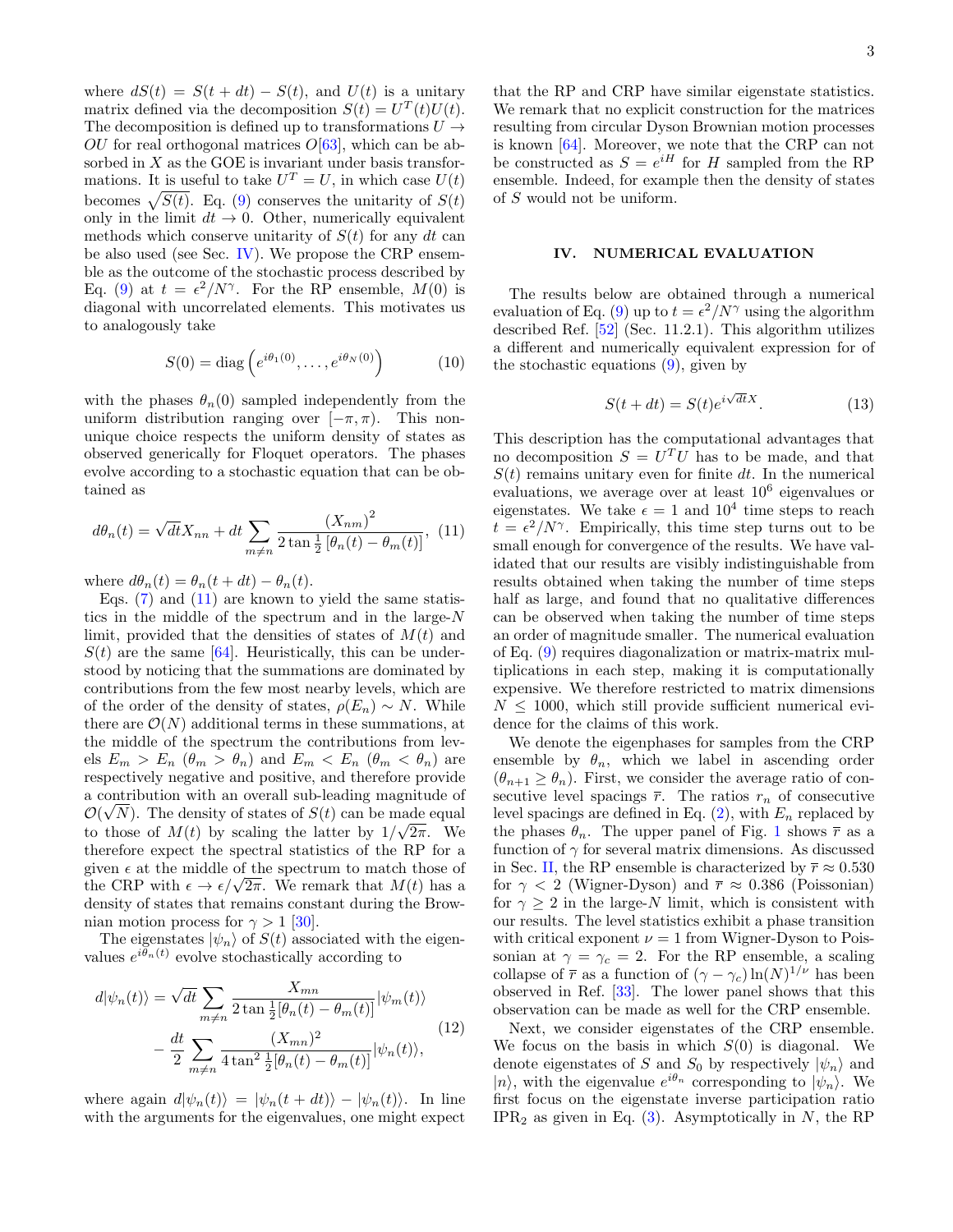

<span id="page-3-1"></span>FIG. 1. The average ratio of consecutive level spacing spacings  $\bar{r}$  as a function of  $\gamma$  (upper panel) and  $(\gamma - \gamma_c) \ln(N)^{1/\nu}$ with  $\gamma_c = 2$  and  $\nu = 1$  (lower panel) for matrix dimensions  $N = 250, 500,$  and 1000. Poissonian and Wigner-Dyson level statistics are characterized by respectively  $\bar{r} \approx 0.386$  and  $\overline{r} \approx 0.530$  (dashed lines).

ensemble is characterized by  $IPR_2 \sim N^{-1}$  for  $\gamma \leq 1$ , and IPR<sub>2</sub> =  $\mathcal{O}(1)$  for  $\gamma \geq 2$  as discussed in Sec. [II.](#page-0-1) In the intermediate region  $1 < \gamma < 2$ , the eigenstates are fractal, and are characterized by IPR<sub>[2](#page-3-2)</sub> ∼  $N^{-(2-\gamma)}$ . Fig. 2 shows the average  $\overline{\text{IPR}}_2$  (upper panel) and  $N \times \overline{\text{IPR}}_2$ (lower panel) as a function of  $\gamma$ , for the same matrix dimensions as studied above. The results we obtain for the CRP ensemble are again consistent with the large-N behavior for the RP ensemble.

Finally, we consider the shape of the eigenstates. The eigenstates of the RP ensemble obey Breit-Wigner statistics [\[30\]](#page-5-21). For the CRP ensemble we aim to show [cf. Eq.  $(4)$  that

<span id="page-3-3"></span>
$$
\overline{\langle m|\psi_n\rangle|^2} \sim \frac{1}{\left(\theta_n - \theta_m^{(0)}\right)^2 + \Gamma^2},\tag{14}
$$

where  $\theta_m^{(0)} = \theta_m(0)$  as introduced in Eq. [\(10\)](#page-2-2). Fig. [3](#page-4-8) shows the average  $\overline{\langle m|\psi_n\rangle|^2}$  as a function of  $\theta_n - \theta_m^{(0)}$ 



<span id="page-3-2"></span>FIG. 2. The average of the inverse participation ratio  $IPR<sub>2</sub>$ (upper panel) and the value scaled by  $N$  (lower panel) as a function of  $\gamma$  for matrix dimensions  $N = 250, 500,$  and 1000.

for  $\gamma = 0.5$  (upper panel) and  $\gamma = 1.5$  (lower panel) for the largest matrix dimension  $N = 1000$ . The smooth curves show the evaluation of Eq.  $(14)$  with Γ obtained from Eq. [\(5\)](#page-1-6), and the density of states is given by  $\rho =$  $1000/(2\pi) \approx 159.2$ .

For  $\gamma = 0.5$  the expected spreading width has a value  $\Gamma \approx 15.8$ , such that the resulting Lorentzian shape has a width exceeding the width  $2\pi$  of the spectrum, leading to a slight mismatch with the observed results. For  $\gamma = 1.5$ the spreading width evaluates to  $\Gamma \approx 1.6 \times 10^{-3}$ , which is comparable to the mean level spacing  $\rho^{-1} \approx 6.3 \times 10^{-4}$ . Eq. [\(4\)](#page-1-1) relies on a continuum approximation for the density of states [\[30\]](#page-5-21). Presumably due to this, the agreement between our data and the expected results is not perfect, although qualitative agreement, and a pronounced difference between the structures of the eigenstates for  $\gamma = 0.5$  and  $\gamma = 1.5$  is clearly seen. To our knowledge, this characteristic of eigenstates has not been previously investigated for unitary matrix ensembles.

### <span id="page-3-0"></span>V. CONCLUSIONS AND OUTLOOK

We have proposed a unitary (circular) analogue of the Rosenzweig-Porter (RP) ensemble, defined as the out-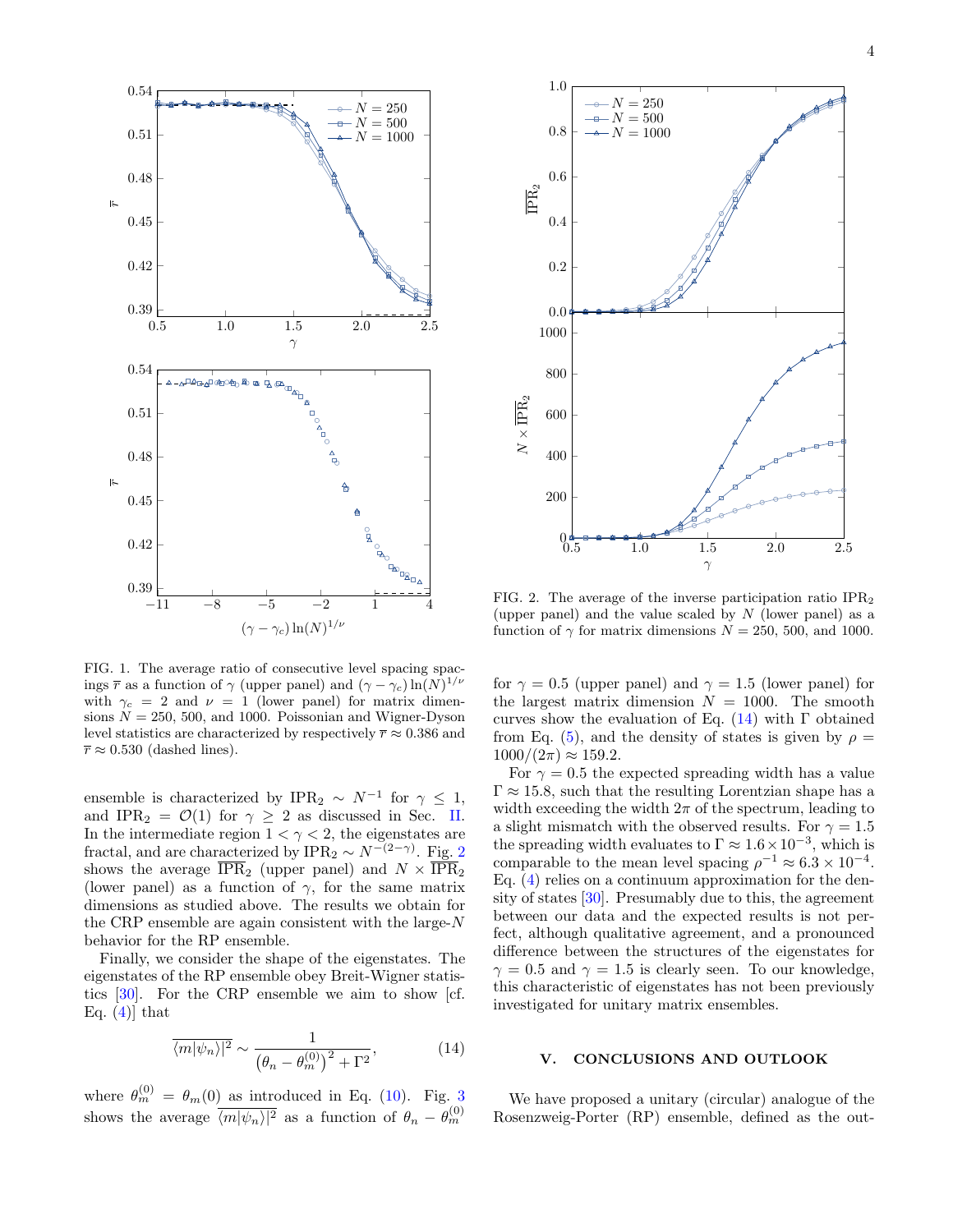

<span id="page-4-8"></span>FIG. 3. The average of  $|\langle m|\psi_n\rangle|^2$  as a function of  $\theta_n - \theta_m^{(0)}$ (markers), combined with the evaluation of Eq. [\(14\)](#page-3-3) with  $\rho = 1000/(2\pi)$  (red solid lines) for  $N = 1000$  with  $\gamma = 0.5$ (upper panel) and  $\gamma = 1.5$  (lower panel). Each of the curves is normalized to unit area over the plotted range. Blue lines connecting the markers serve as a guide to the eye.

come of a Dyson Brownian motion process. We have numerically verified that some key statistics of both the eigenvalues and the eigenstates of the circular analogue match the behaviour of the RP ensemble. The circular analogue, therefore, can serve as a phenomenological model for the level statistics and fractality of eigenstates as observed across the many-body localization transition for periodically driven systems.

Motivated by, among other observations, the suggestion that eigenstates near the many-body localization transition are multifractal [\[65–](#page-6-11)[67\]](#page-6-12), several generalizations of the RP ensemble have been proposed [\[29,](#page-5-15) [43–](#page-5-16)[46\]](#page-5-17). It would be interesting to see if similar generalization could be constructed for the circular RP ensemble, next to other Floquet models with multifractal eigenstates [\[47–](#page-5-18) [50\]](#page-5-19). This might for example be achievable by considering stochastic processes with correlated increments, which has been initialized for the RP ensemble recently  $[68]$ . Second, the circular RP ensemble could potentially be of value in studies on random quantum circuits [\[69\]](#page-6-14) as a non-maximally random building block, analog to e.g. the proposal made in Ref. [\[70\]](#page-6-15).

#### ACKNOWLEDGMENTS

We thank Ivan M. Khaymovich for the careful reading of the manuscript and providing us with many useful comments, as well as Lea F. Santos for useful discussions. YB acknowledges support from the Israel Science Foundation (grants No.  $218/19$  and  $527/19$ ). WB acknowledges support from the Kreitman School of Advanced Graduate Studies at Ben-Gurion University.

- <span id="page-4-0"></span>[1] D. M. Basko, I. L. Aleiner, and B. L. Altshuler, Metalinsulator transition in a weakly interacting many-electron system with localized single-particle states, [Ann. Phys.](https://doi.org/10.1016/j.aop.2005.11.014) 321[, 1126 \(2006\).](https://doi.org/10.1016/j.aop.2005.11.014)
- <span id="page-4-1"></span>[2] I. V. Gornyi, A. D. Mirlin, and D. G. Polyakov, Interacting Electrons in Disordered Wires: Anderson Localization and Low-T Transport, [Phys. Rev. Lett.](https://doi.org/10.1103/PhysRevLett.95.206603) 95, 206603 [\(2005\).](https://doi.org/10.1103/PhysRevLett.95.206603)
- <span id="page-4-2"></span>[3] L. D'Alessio, Y. Kafri, A. Polkovnikov, and M. Rigol, From quantum chaos and eigenstate thermalization to statistical mechanics and thermodynamics, [Adv. Phys.](https://doi.org/10.1080/00018732.2016.1198134) 65[, 239 \(2016\).](https://doi.org/10.1080/00018732.2016.1198134)
- <span id="page-4-3"></span>[4] D. Huse, R. Nandkishore, and V. Oganesyan, Phenomenology of fully many-body-localized systems, [Phys.](https://doi.org/10.1103/PhysRevB.90.174202) Rev. B 90[, 174202 \(2014\).](https://doi.org/10.1103/PhysRevB.90.174202)
- <span id="page-4-4"></span>[5] R. Nandkishore and D. A. Huse, Many-Body Localization and Thermalization in Quantum Statistical Mechanics,

[Annu. Rev. Condens. Matter Phys.](https://doi.org/10.1146/annurev-conmatphys-031214-014726) 6, 15 (2015).

- [6] F. Alet and N. Laflorencie, Many-body localization: An introduction and selected topics, [C.R. Phys.](https://doi.org/10.1016/j.crhy.2018.03.003) 19, 498 [\(2018\).](https://doi.org/10.1016/j.crhy.2018.03.003)
- <span id="page-4-5"></span>[7] D. A. Abanin, E. Altman, I. Bloch, and M. Serbyn, Colloquium: Many-body localization, thermalization, and entanglement, [Rev. Mod. Phys.](https://doi.org/10.1103/RevModPhys.91.021001) 91, 021001 (2019).
- <span id="page-4-6"></span>[8] B. L. Altshuler, Y. Gefen, A. Kamenev, and L. S. Levitov, Quasiparticle Lifetime in a Finite System: A Nonperturbative Approach, [Phys. Rev. Lett.](https://doi.org/10.1103/PhysRevLett.78.2803) 78, 2803 (1997).
- <span id="page-4-7"></span>[9] C. Monthus and T. Garel, Many-body localization transition in a lattice model of interacting fermions: Statistics of renormalized hoppings in configuration space, [Phys.](https://doi.org/10.1103/PhysRevB.81.134202) Rev. B 81[, 134202 \(2010\).](https://doi.org/10.1103/PhysRevB.81.134202)
- [10] M. Serbyn, Z. Papić, and D. A. Abanin, Local Conservation Laws and the Structure of the Many-Body Localized States, [Phys. Rev. Lett.](https://doi.org/10.1103/PhysRevLett.111.127201) 111, 127201 (2013).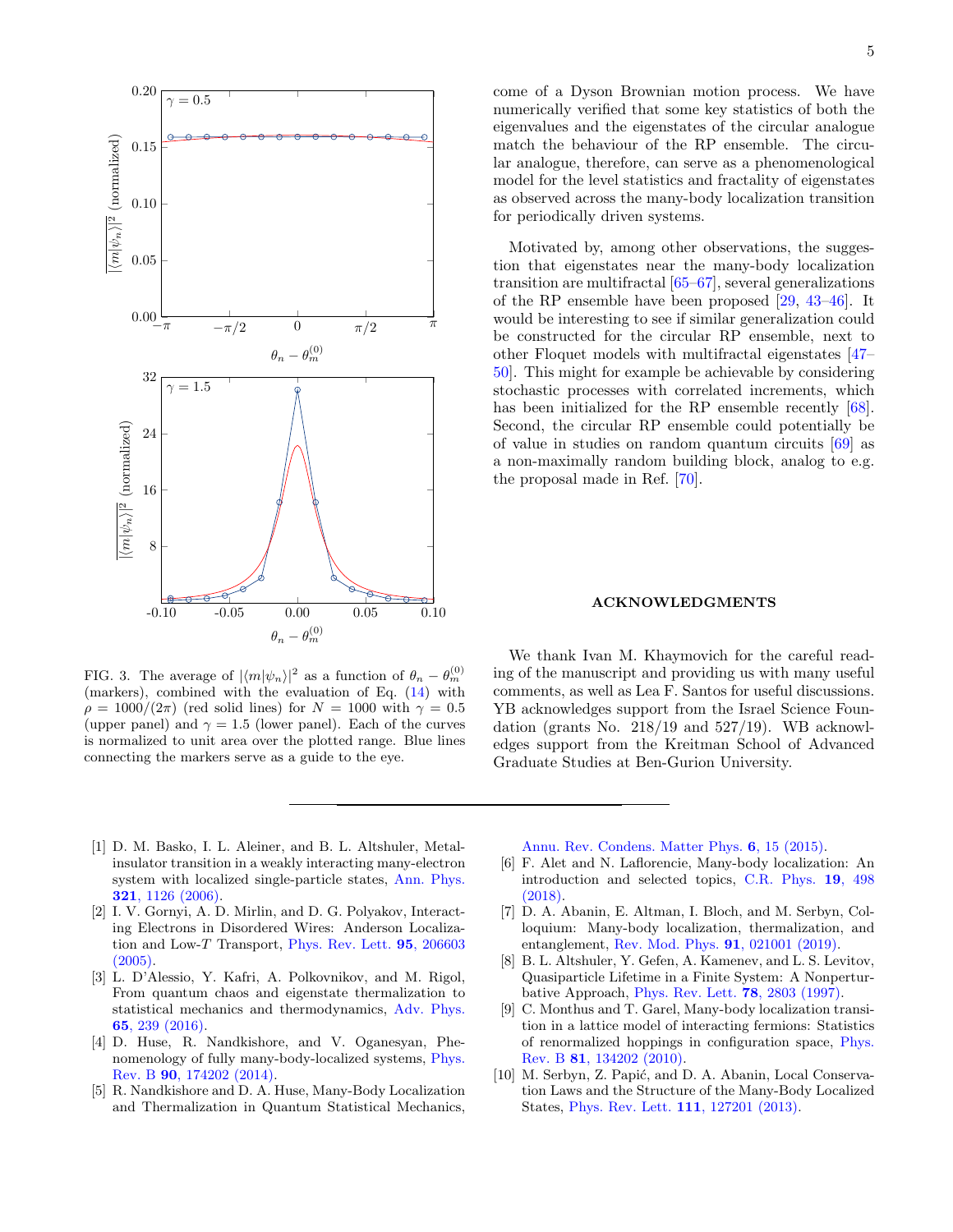- [12] F. Pietracaprina, V. Ros, and A. Scardicchio, Forward approximation as a mean-field approximation for the Anderson and many-body localization transitions, [Phys.](https://doi.org/10.1103/PhysRevB.93.054201) Rev. B 93[, 054201 \(2016\).](https://doi.org/10.1103/PhysRevB.93.054201)
- [13] S. Roy and D. E. Logan, Strong ergodicity breaking due to local constraints in a quantum system, [SciPost Phys.](https://doi.org/10.21468/SciPostPhys.7.4.042) 7[, 042 \(2019\).](https://doi.org/10.21468/SciPostPhys.7.4.042)
- <span id="page-5-0"></span>[14] S. Roy and A. Lazarides, Strong ergodicity breaking due to local constraints in a quantum system, [Phys. Rev. Re](https://doi.org/10.1103/PhysRevResearch.2.023159)search 2[, 023159 \(2020\).](https://doi.org/10.1103/PhysRevResearch.2.023159)
- <span id="page-5-1"></span>[15] S. Bera, H. Schomerus, F. Heidrich-Meisner, and J. H. Bardarson, Many-Body Localization Characterized from a One-Particle Perspective, [Phys. Rev. Lett.](https://doi.org/10.1103/PhysRevLett.115.046603) 115, 046603  $(2015).$
- [16] B. Villalonga, X. Yu, D. J. Luitz, and B. K. Clark, Exploring one-particle orbitals in large many-body localized systems, Phys. Rev. B 97[, 104406 \(2018\).](https://doi.org/10.1103/PhysRevB.97.104406)
- [17] W. Buijsman, V. Gritsev, and V. Cheianov, Many-body localization in the Fock space of natural orbitals, [Scipost](https://doi.org/10.21468/SciPostPhys.4.6.038) Phys. 4[, 038 \(2018\).](https://doi.org/10.21468/SciPostPhys.4.6.038)
- [18] M. Hopjan and F. Heidrich-Meisner, Many-body localization from a one-particle perspective in the disordered one-dimensional Bose-Hubbard model, [Phys. Rev.](https://doi.org/10.1103/PhysRevA.101.063617) A 101[, 063617 \(2020\).](https://doi.org/10.1103/PhysRevA.101.063617)
- <span id="page-5-2"></span>[19] S. Roy and D. E. Logan, Fock-space anatomy of eigenstates across the many-body localization transition, Phys. Rev. B 104[, 174201 \(2021\).](https://doi.org/10.1103/PhysRevB.104.174201)
- <span id="page-5-3"></span>[20] A. Altland and T. Micklitz, Field Theory Approach to Many-Body Localization, [Phys. Rev. Lett. , 127202](https://doi.org/10.1103/PhysRevLett.118.127202)  $(2017)$ .
- <span id="page-5-4"></span>[21] S. Roy and D. E. Logan, Fock-space correlations and the origins of many-body localization, [Phys. Rev. B](https://doi.org/10.1103/PhysRevB.101.134202) 101, [134202 \(2020\).](https://doi.org/10.1103/PhysRevB.101.134202)
- <span id="page-5-5"></span>[22] A. De Luca, B. L. Altshuler, V. E. Kravtsov, and A. Scardicchio, Anderson Localization on the Bethe Lattice: Nonergodicity of Extended States, [Phys. Rev. Lett.](https://doi.org/10.1103/PhysRevLett.113.046806) 113[, 046806 \(2014\).](https://doi.org/10.1103/PhysRevLett.113.046806)
- <span id="page-5-8"></span>[23] V. E. Kravtsov, I. M. Khaymovich, E. Cuevas, and M. Amini, A random matrix model with localization and ergodic transitions, New J. Phys. 17[, 122002 \(2015\).](https://doi.org/10.1088/1367-2630/17/12/122002)
- <span id="page-5-6"></span>[24] K. S. Tikhonov and A. D. Mirlin, From Anderson localization on random regular graphs to many-body localization, Ann. Phys. 435[, 168525 \(2021\).](https://doi.org/10.1016/j.aop.2021.168525)
- <span id="page-5-7"></span>[25] N. Rosenzweig and C. E. Porter, "Repulsion of Energy Levels" in Complex Atomic Spectra, [Phys. Rev.](https://doi.org/10.1103/PhysRev.120.1698) 120, [1698 \(1960\).](https://doi.org/10.1103/PhysRev.120.1698)
- <span id="page-5-9"></span>[26] D. Facoetti, P. Vivo, and G. Biroli, From non-ergodic eigenvectors to local resolvent statistics and back: A random matrix perspective, [EuroPhys. Lett.](https://doi.org/10.1209/0295-5075/115/47003) 115, 47003 [\(2016\).](https://doi.org/10.1209/0295-5075/115/47003)
- [27] K. Truong and A. Ossipov, Eigenvectors under a generic perturbation: Non-perturbative results from the random matrix approach, New J. Phys. 116[, 37002 \(2016\).](https://doi.org/10.1209/0295-5075/116/37002)
- [28] M. Amini, Spread of wave packets in disordered hierarchical lattices, [Europhys. Lett.](https://doi.org/10.1209/0295-5075/117/30003) 117, 30003 (2017).
- <span id="page-5-15"></span>[29] C. Monthus, Multifractality of eigenstates in the delocalized non-ergodic phase of some random matrix models: Wigner–Weisskopf approach, [J. Phys. A: Math. Theor.](https://doi.org/10.1088/1751-8121/aa77e1) 50[, 295101 \(2017\).](https://doi.org/10.1088/1751-8121/aa77e1)
- <span id="page-5-21"></span>[30] E. Bogomolny and M. Sieber, Eigenfunction distribution for the Rosenzweig-Porter model, [Phys. Rev. E](https://doi.org/10.1103/PhysRevE.98.032139) 98,

[032139 \(2018\).](https://doi.org/10.1103/PhysRevE.98.032139)

- <span id="page-5-22"></span>[31] G. De Tomasi, M. Amini, S. Bera, I. M. Khaymovich, and V. E. Kravtsov, Survival probability in Generalized Rosenzweig-Porter random matrix ensemble, [SciPost](https://doi.org/10.21468/SciPostPhys.6.1.014) Phys. 6[, 014 \(2019\).](https://doi.org/10.21468/SciPostPhys.6.1.014)
- [32] P. von Soosten and S. Warzel, Non-ergodic delocalization in the Rosenzweig-Porter model, [Lett. Math. Phys.](https://doi.org/10.1007/s11005-018-1131-7) 109, [905 \(2019\).](https://doi.org/10.1007/s11005-018-1131-7)
- <span id="page-5-23"></span>[33] M. Pino, J. Tabanera, and P. Serna, From ergodic to non-ergodic chaos in Rosenzweig-Porter model, [J. Phys.](https://doi.org/10.1088/1751-8121/ab4b76) [A: Math. Theor.](https://doi.org/10.1088/1751-8121/ab4b76) 52, 475101 (2019).
- [34] R. Berkovits, Super-Poissonian behavior of the Rosenzweig-Porter model in the nonergodic extended regime, Phys. Rev. B 102[, 165140 \(2020\).](https://doi.org/10.1103/PhysRevB.102.165140)
- <span id="page-5-10"></span>[35] M. Tarzia, Many-body localization transition in Hilbert space, Phys. Rev. B 102[, 014208 \(2020\).](https://doi.org/10.1103/PhysRevB.102.014208)
- <span id="page-5-11"></span>[36] P. Ponte, Z. Papić, F. Huveneers, and D. A. Abanin, Many-Body Localization in Periodically Driven Systems, [Phys. Rev. Lett.](https://doi.org/10.1103/PhysRevLett.114.140401) 114, 140401 (2015).
- [37] A. Lazarides, A. Das, and R. Moessner, Fate of Many-Body Localization Under Periodic Driving, [Phys. Rev.](https://doi.org/10.1103/PhysRevLett.115.030402) Lett. 115[, 030402 \(2015\).](https://doi.org/10.1103/PhysRevLett.115.030402)
- [38] D. A. Abanin, W. de Roeck, and F. Huveneers, Theory of many-body localization in periodically driven systems, [Ann. Phys.](https://doi.org/10.1016/j.aop.2016.03.010) 372, 1 (2016).
- [39] L. Zhang, V. Khemani, and D. A. Huse, A Floquet model for the many-body localization transition, [Phys. Rev. B](https://doi.org/10.1103/PhysRevB.94.224202) 94[, 224202 \(2016\).](https://doi.org/10.1103/PhysRevB.94.224202)
- <span id="page-5-12"></span>[40] P. Bordia, H. Lüschen, U. Schneider, M. Knap, and I. Bloch, Periodically driving a many-body localized quantum system, Nat. Phys. 13[, 460 \(2017\).](https://doi.org/10.1038/nphys4020)
- <span id="page-5-13"></span>[41] S. Roy, R. Moessner, and A. Lazarides, How periodic driving stabilizes and destabilizes Anderson localization on random trees, Phys. Rev. B 103[, L100204 \(2021\).](https://doi.org/10.1103/PhysRevB.103.L100204)
- <span id="page-5-14"></span>[42] F. J. Dyson, A Brownian-Motion Model for the Eigenvalues of a Random Matrix, [J. Math. Phys.](https://doi.org/10.1063/1.1703862) 3, 1196 (1962).
- <span id="page-5-16"></span>[43] V. E. Kravtsov, I. M. Khaymovich, B. L. Altshuler, and L. B. Ioffe, Localization transition on the Random Regular Graph as an unstable tricritical point in a log-normal Rosenzweig-Porter random matrix ensemble, [arXiv:2002.02979](https://arxiv.org/abs/2002.02979) (2020).
- [44] I. M. Khaymovich, V. E. Kravtsov, B. L. Altshuler, and L. B. Ioffe, Fragile extended phases in the log-normal Rosenzweig-Porter model, [Phys. Rev. Research](https://doi.org/10.1103/PhysRevResearch.2.043346) 2, 043346 [\(2020\).](https://doi.org/10.1103/PhysRevResearch.2.043346)
- [45] G. Biroli and M. Tarzia, Lévy-Rosenzweig-Porter random matrix ensemble, Phys. Rev. B 103[, 104205 \(2021\).](https://doi.org/10.1103/PhysRevB.103.104205)
- <span id="page-5-17"></span>[46] I. M. Khaymovich and V. E. Kratsov, Dynamical phases in a "multifractal" Rosenzweig-Porter model, [SciPost](https://doi.org/10.21468/SciPostPhys.11.2.045) Phys. 11[, 45 \(2021\).](https://doi.org/10.21468/SciPostPhys.11.2.045)
- <span id="page-5-18"></span>[47] J. N. Bandyopadhyay, J. Wang, and J. Gong, Generating a fractal butterfly Floquet spectrum in a class of driven  $SU(2)$  systems: Eigenstate statistics, [Phys. Rev. E](https://doi.org/10.1103/PhysRevE.81.066212) 81, [066212 \(2010\).](https://doi.org/10.1103/PhysRevE.81.066212)
- [48] S. Ray, A. Ghosh, and S. Sinha, Drive-induced delocaliza-tion in the Aubry-André model, [Phys. Rev. E](https://doi.org/10.1103/PhysRevE.97.010101) 97, 010101 [\(2018\).](https://doi.org/10.1103/PhysRevE.97.010101)
- [49] S. Roy, I. M. Khaymovich, A. Das, and R. Moessner, Multifractality without fine-tuning in a Floquet quasiperiodic chain, [SciPost Phys.](https://doi.org/10.21468/SciPostPhys.4.5.025) 4, 025 (2018).
- <span id="page-5-19"></span>[50] M. Sarkar, R. Ghosh, A. Sen, and K. Sengupta, Mobility edge and multifractality in a periodically driven Aubry-André model, Phys. Rev. B 103[, 184309 \(2021\).](https://doi.org/10.1103/PhysRevB.103.184309)
- <span id="page-5-20"></span>[51] M. L. Mehta, Random Matrices, 3rd ed., Pure and Ap-